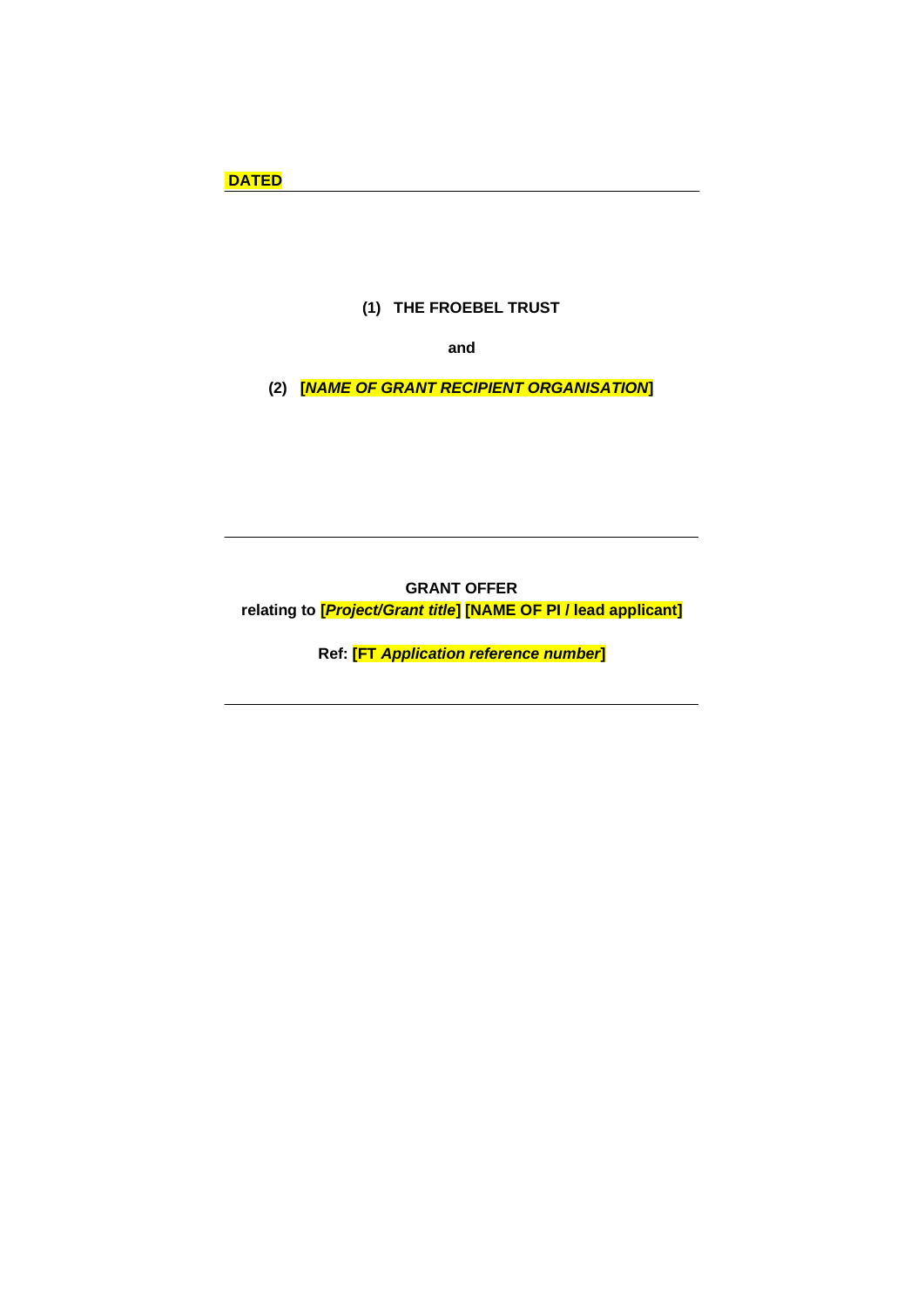## **THE FROEBEL TRUST**

#### **GRANT OFFER**

This document sets out the main details of the grant that The Froebel Trust (the **Funder**) is prepared to make to you, subject to the attached terms and conditions.

By signing this document, you are confirming that you agree with the contents of this document and with the attached terms and conditions, which will govern the arrangements you have with us in respect of the grant.

It is important that you have read carefully and that you understand the terms and conditions before this document is signed. In particular, you should note that we may cease payment of the grant and/or seek repayment of all or part of the grant in certain circumstances.

Please arrange for this grant offer to be acknowledged and the terms and conditions accepted by or on behalf of your organisation as soon as possible. This should be done by your organisation's authorised signatory signing and returning this document to: XXXXXXXXXX

Note that acknowledging this grant offer does not constitute a request for payment. Payment must be requested separately by the person authorised to make the request once the relevant conditions have been met and the organisation is ready to start using the grant. Unless we have agreed otherwise in writing, the person authorised will be the person who signs and returns this document to us.

| <b>Funder:</b>                   | The Froebel Trust, a company limited by guarantee (company number<br>7862112) and a charity registered with the Charity Commission of<br>England and Wales (charity number 1145128) whose registered office is<br>at Clarence Lodge, Clarence Lane, Roehampton, London SW15 5JW<br>(references to we, us, our) |
|----------------------------------|----------------------------------------------------------------------------------------------------------------------------------------------------------------------------------------------------------------------------------------------------------------------------------------------------------------|
| <b>Grant Recipient:</b>          | [ORGANISATION NAME] (references to you, your)                                                                                                                                                                                                                                                                  |
|                                  | Person authorised to invoice: <i>[The name and email of person authorised to invoice us]</i>                                                                                                                                                                                                                   |
| <b>Froebel Trust Ref:</b>        | [Application reference number]                                                                                                                                                                                                                                                                                 |
| <b>Type of Grant:</b>            | <b>XXXXXXXXXXXXXI</b>                                                                                                                                                                                                                                                                                          |
| <b>Grant Title:</b>              | [Project/Grant title e.g. from application] [Name of PI / lead applicant]                                                                                                                                                                                                                                      |
| <b>Summary of grant purpose:</b> | [Description of the project/purposes to be funded] Full details are set out<br>in Schedule 1.                                                                                                                                                                                                                  |
| <b>Grant Period:</b>             | The Period for which the Grant is awarded.<br>Commencement Date: [Date project commences]<br>Grant End Date: <i>[Date grant ends = project end date plus allowance of</i><br>up to 3 months for receipt of final report and final reconciled account<br>statement]                                             |
| <b>Grant Reports:</b>            | You will <i>[if more than one report is required</i> ] send us a report concerning<br>the application of the first Instalment of the Grant by [insert date],]<br>provide a final report within three months of completion of the Project                                                                       |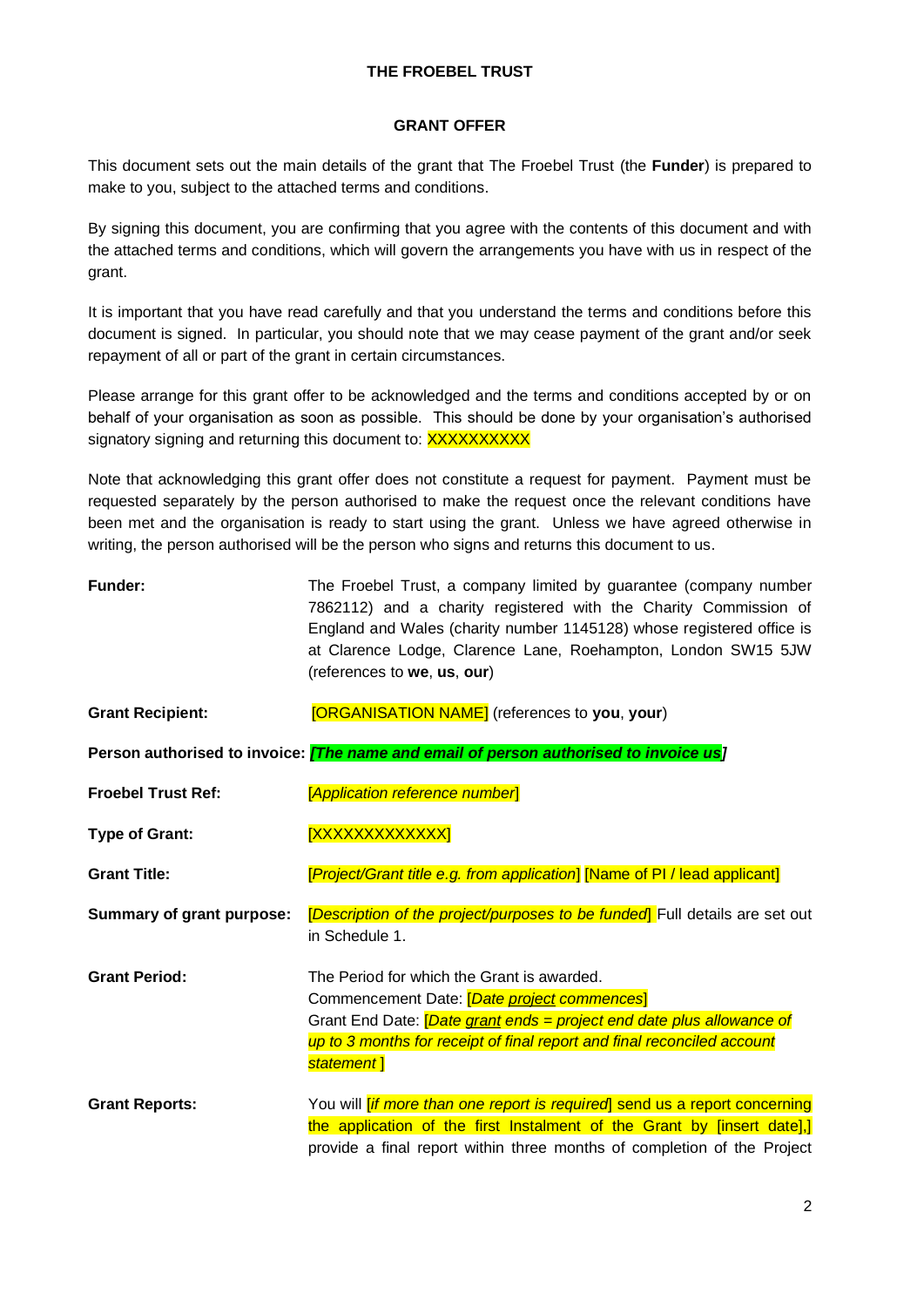Period and report generally on the application of the Grant in accordance with these Terms and Conditions.

**Grant total:** £[*amount in figures*] ([*amount in words*])(inclusive of VAT if payable)

**Payment terms:** The Grant will be paid in the following Instalments, on the date shown, subject in each case to the terms and conditions in this document and in any event to the necessary funds being available when the instalment would be due to be drawn down:

| <b>Payment</b>                                    | <b>Sum</b>                                                                                | Date due                                                                                                            | Paid on receipt of                                                                                               |
|---------------------------------------------------|-------------------------------------------------------------------------------------------|---------------------------------------------------------------------------------------------------------------------|------------------------------------------------------------------------------------------------------------------|
| <b>Payment 1</b>                                  | £ NB: Grants up to £5k usually<br>paid in one instalment; larger<br>grants can be several | <b>Add date</b>                                                                                                     | <b>Add</b> requirements<br>such<br>as signed Grant Offer,<br><i>invoice]</i>                                     |
| <b>Payment 2</b><br>Add extra rows if<br>required | NB: Final payment usually<br>£<br>10% of total                                            | date<br><b>Add</b><br>- should<br>the<br><b>Grant</b><br>relate<br>to<br><b>Period</b><br><b>End Date on</b><br>p.2 | <b>Add</b> requirements<br>such<br>final<br>final<br>report,<br><b>as</b><br>reconciled<br>account<br>statement] |

NB - You must notify us if, in order to pursue your Authorised Purposes, a payment to a third party is envisaged as necessary or likely.

## **Special conditions** *(if any)***:**

**[OPTIONAL] ANY SPECIAL CONDITIONS SUCH AS COMPLETION OF DUE DILIGENCE IF APPLICABLE, OR CONDITIONS RELATING TO THE PROJECT ITSELF SUCH AS MINOR AMENDMENTS TO THE DESIGN OR BUDGET, ISSUES RELATING TO ETHICS APPROVAL ETC**

Unless otherwise agreed in writing, any notices to be sent in accordance with the attached terms and conditions are to be marked for the attention of the following individuals:

For the Funder:

Signed : ………………………………………………………….. Dated: …………………………………

Sacha Powell, Chief Executive Officer for and on behalf of The Froebel Trust

I, the undersigned, confirm that I am authorised to acknowledge receipt of this Grant Offer from The Froebel Trust and to accept the terms and conditions on which it is made (being the terms and conditions attached to this Grant Offer and any special conditions set out above).

Signed : ………………………………………………………….. Dated: …………………………………

For the Recipient: [*Name, position, organisation*]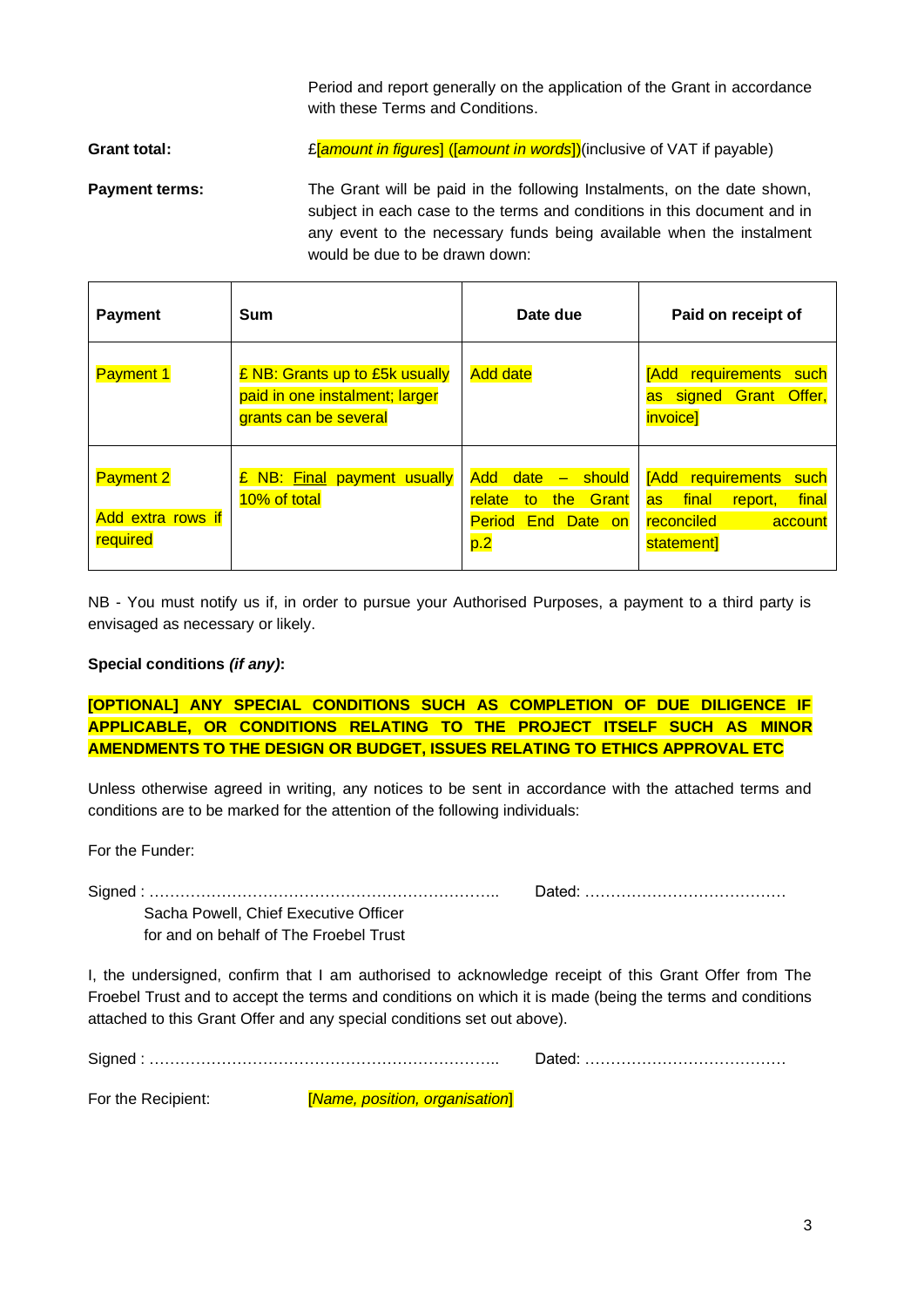### **THE FROEBEL TRUST**

#### **GRANT TERMS AND CONDITIONS**

### **1 Purpose for which the Grant is made**

- 1.1 The Funder is willing to give the Grant only for the Authorised Purposes and in accordance with these terms and conditions (and such special conditions as may be set out in the Grant Offer).
- 1.2 The Grant Offer is incorporated into these terms and conditions and the provisions of the Grant Offer will prevail, to the extent that any provisions of the Grant Offer conflict with these terms and conditions.

## **2 Extent of Grant**

You acknowledge and accept that there will be no additional funding available, over and above the Grant, from the Funder for the Authorised Purposes and hence any overspend or liabilities incurred by you in carrying out the Authorised Purposes, including any redundancy liabilities for staff employed by you to carry out the Authorised Purposes, must be managed and paid for by you using the Grant or your other resources, unless you receive the Funder's prior written approval which may be provided in exceptional circumstances only.

#### **3 Payment of the Grant**

- 3.1 Subject to paragraph [11](#page-6-0) (Withholding, suspension and repayment of Grant), we are willing to pay the Grant to you as set out in the Grant Offer on the Payment terms, subject always to the necessary funds being available when we would be due to make a payment.
- 3.2 You acknowledge and accept that payments of the Grant can only be made to the extent that the Funder has available funds.
- 3.3 No Grant or any part thereof shall be paid unless and until we are satisfied that such payment will be applied properly for the Approved Purposes.
- 3.4 The amount of the Grant shall not be increased in the event of any overspend by you in carrying out the Authorised Purposes.
- 3.5 You shall not transfer any part of the Grant to bank accounts which are not ordinary business accounts within the clearing bank system, without our prior written consent.
- 3.6 You shall promptly repay to us any money paid to you incorrectly, either as a result of an administrative error or otherwise, including (without limitation) where an incorrect sum of money has been paid or where Grant monies have been paid in error before you have complied with all conditions attaching to the Grant. You acknowledge and declare that, until such money is repaid to us, you shall hold such money on trust for the Funder absolutely.

#### **4 Application of the Grant**

4.1 You acknowledge that you receive the Grant on a restricted basis and will hold and apply the Grant in accordance with these terms and conditions.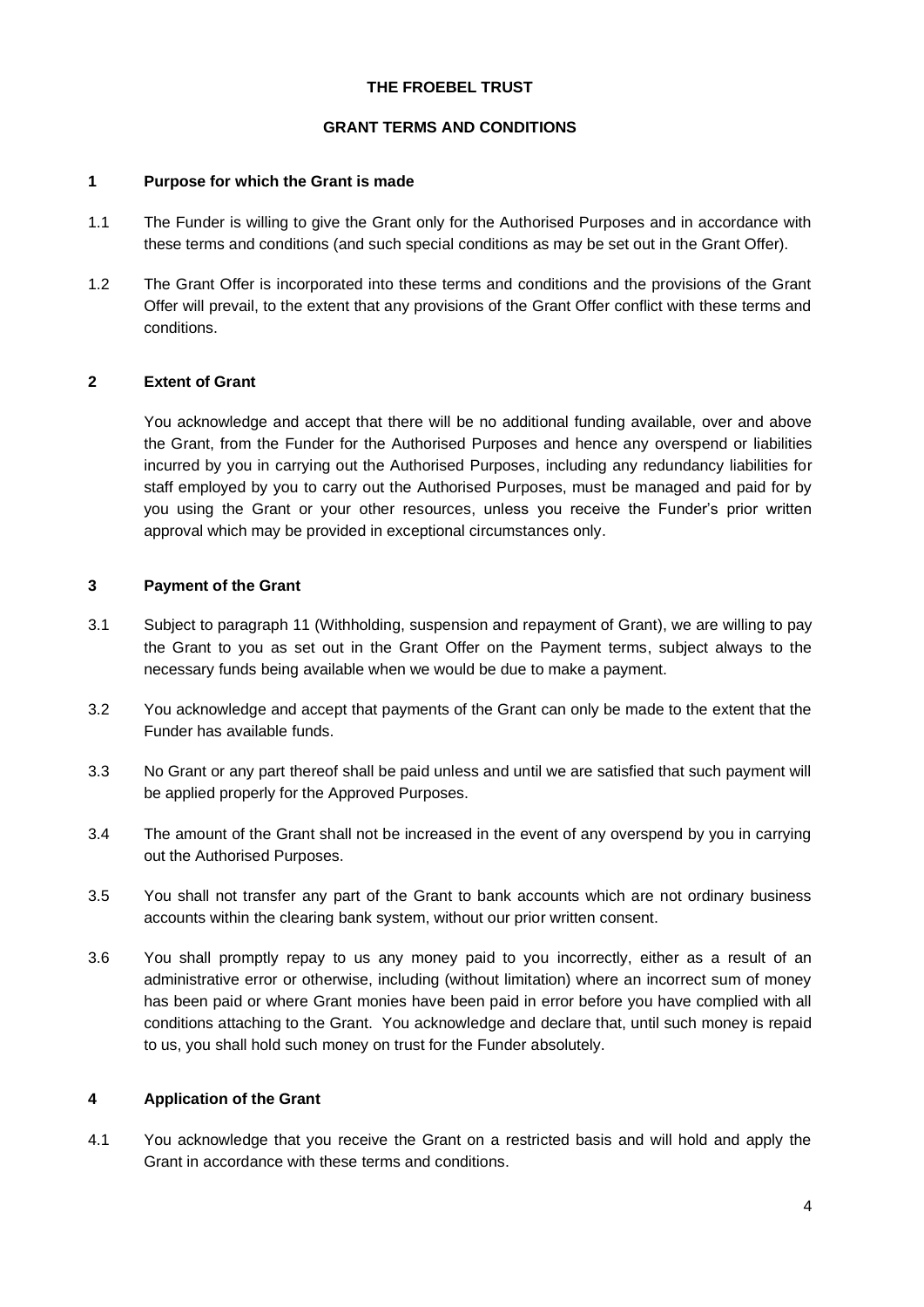- 4.2 You will apply the Grant only for the Authorised Purposes and will not without our prior written approval (which may be refused at our absolute discretion):
	- 4.2.1 apply the Grant for any other purpose; or
	- 4.2.2 make any material change to the Authorised Purposes.
- 4.3 You may not use any part of the Grant to pay for any expenditure commitments you entered into before the Commencement date, save where such use has been approved expressly in writing by us.
- 4.4 Subject to paragraph [4.5,](#page-4-0) you will not spend any part of the Grant after the end of the Grant Period.
- <span id="page-4-0"></span>4.5 If more than 10% of the total Grant remains unspent at the end of the Grant Period, you will ensure that any unspent Grant monies are returned to us or, if authorised in writing by us, you will be entitled to retain the unspent monies to use for the Authorised Purposes or for such charitable purposes (within both our and your objects) as may be approved by us and accepted by you.

## **5 Accounts and records**

You will:

- 5.1 ensure that the Grant is shown in your accounts as a restricted fund and is not included under general funds;
- 5.2 keep separate, accurate and up-to-date accounts and records of the receipt and expenditure of the Grant monies received by you;
- 5.3 keep all invoices, receipts, and accounts and any other relevant documents relating to the expenditure of the Grant for a period of at least six years following receipt of any Grant monies to which they relate;
- 5.4 on reasonable notice, permit any person authorised by us to review your accounts and records that relate to the receipt and/or expenditure of the Grant and permit such person to take copies of such accounts and record;
- 5.5 on reasonable notice, provide us with a copy of your annual accounts within six months (or such lesser period as we may reasonably require) of the end of the relevant financial year in respect of each year in which the Grant is paid;
- 5.6 comply, and facilitate our compliance, with all statutory requirements as regards accounts, audit or examination of accounts, annual reports and annual returns applicable to you and to us.

### **6 Monitoring and reporting**

You agree that you will:

6.1 closely monitor the use of the Grant throughout the Grant Period to ensure that the Grant is being applied only for the Authorised Purposes in accordance with these terms and conditions;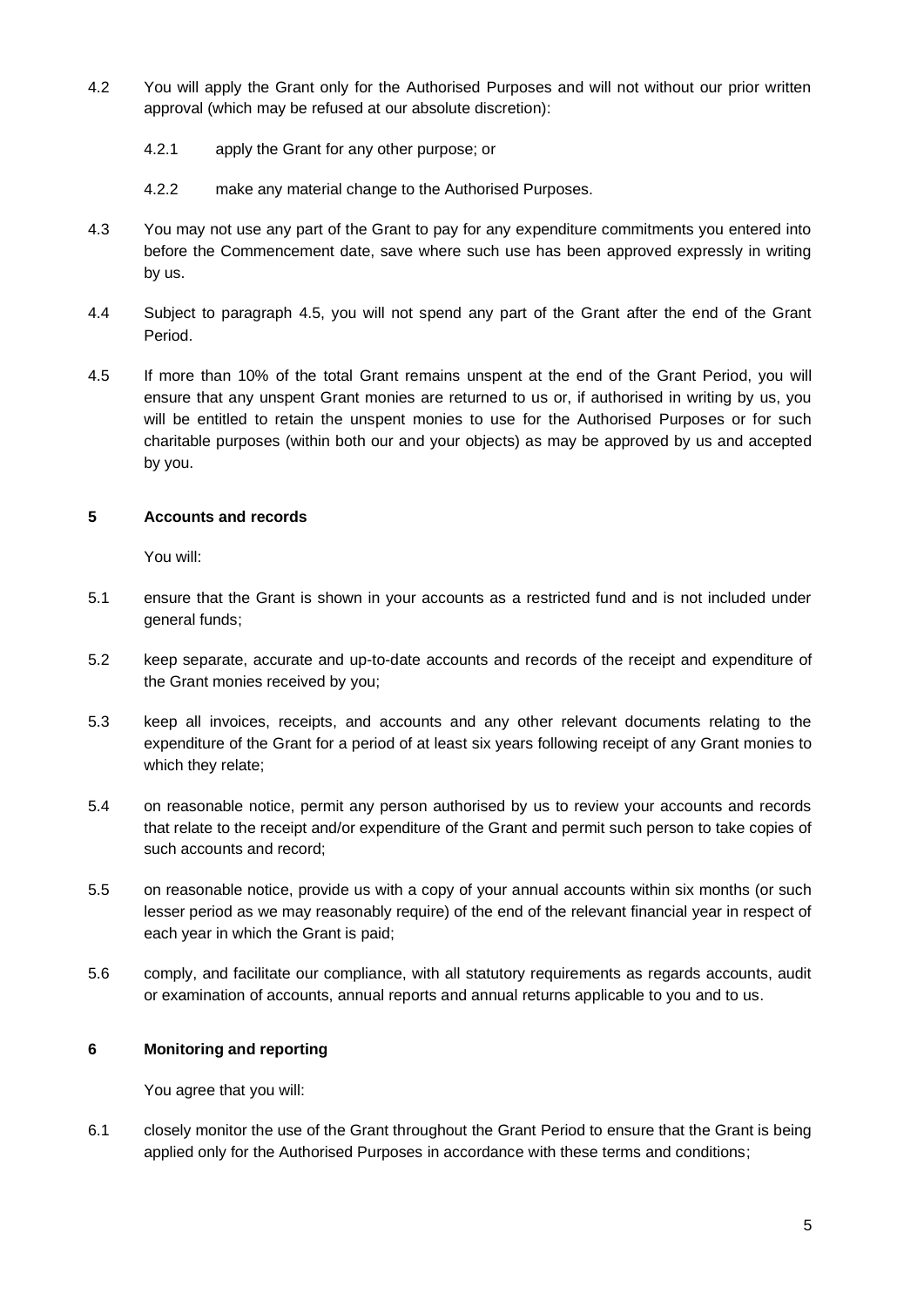- 6.2 provide us with a report on the use of the Grant and delivery of the Authorised Purposes in such detail and format as we may reasonably require;
- 6.3 on request provide us with such further information, reports, explanations and documents as we may reasonably require in order for us to be satisfied that the Grant has been used properly in accordance with these terms and conditions;
- 6.4 report to us in writing immediately on becoming aware of a Prohibited Act having taken place;
- 6.5 permit any person authorised by us, on reasonable notice, to visit you and/or access your employees, agents, premises, facilities and records, for the purpose of discussing, monitoring and evaluating your fulfilment of these terms and conditions and will, if so required, provide appropriate oral or written explanations in respect of the same;
- 6.6 following completion of the Grant Period, provide us with a final report which will:
	- 6.6.1 outline how the Grant was applied during the Grant Period;
	- 6.6.2 confirm the total amount of Grant received and the total amount expended;
	- 6.6.3 confirm the extent to which the Authorised Purposes have been achieved; and
	- 6.6.4 include such other information relating to the impact achieved through our support of the Authorised Purposes as we may reasonably require.

#### **7 Acknowledgement and publicity**

- 7.1 You will acknowledge the Grant in such manner as we may reasonably require, which may, at our request, include the Funder's name and logo in such form as we may specify.
- 7.2 You will not issue any public statement, press release or other publicity relating to or referring to the Grant or the Funder without our prior written approval.
- 7.3 Subject to paragraph [7.4,](#page-5-0) we may at our absolute discretion publicise (on our website and elsewhere) the Grant and our support of the Authorised Purposes, whether or not referring also to your involvement, without giving you prior notice.
- <span id="page-5-0"></span>7.4 By signing the Grant Offer, those students and professionals named as applicants, co-applicants or team members, agree to our publishing their names.
- 7.5 You agree to participate in and co-operate with promotional activities relating to the Authorised Purposes which may be instigated and/or organised by us.
- 7.6 You will comply with all reasonable requests from us to facilitate visits, provide reports, statistics, photographs and case studies to assist us in our promotional activities relating to the Grant and/or our support for the Authorised Purposes.

#### **8 Intellectual property rights**

8.1 You agree with us that all rights, title and interest in or to any information, data, reports, documents, procedures, forecasts, technology, Know-How and any other Intellectual Property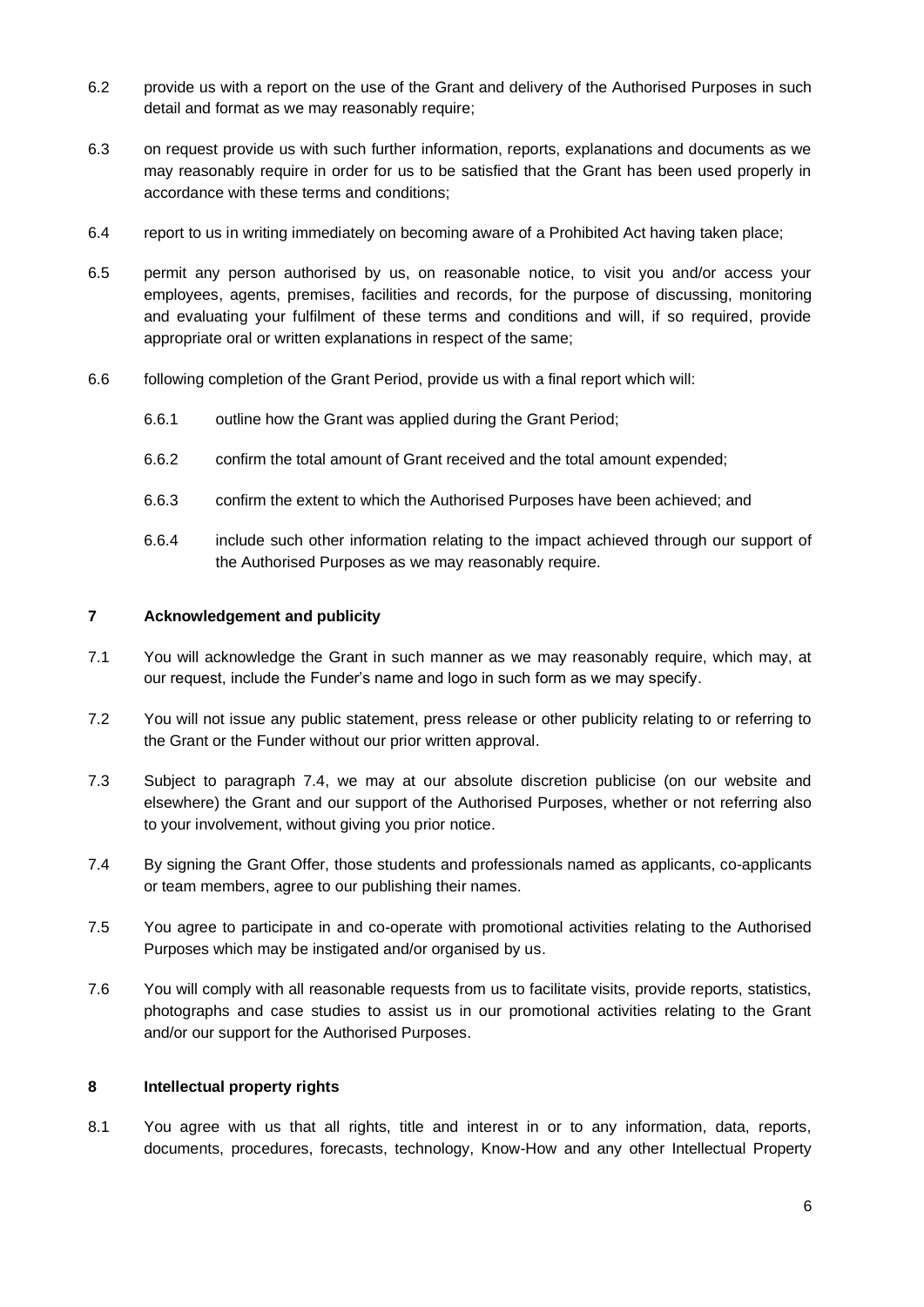Rights whatsoever owned either by us or by you before the Commencement Date or developed by either of us during the Grant Period, will remain the property of that party.

8.2 Where we have provided you with any of our Intellectual Property Rights for use in connection with the Authorised Purposes (including without limitation our name and logo), you will, once the arrangements governed by these terms and conditions have come to an end, cease to use such Intellectual Property Rights immediately and will either return or destroy such Intellectual Property Rights as requested by us, unless mutually agreed otherwise, in writing.

### **9 Confidentiality**

All Intellectual Property Rights or Know-How and other business, technical or commercial information disclosed by us to you or by you to us in connection with the Grant is to be treated as secret and confidential and must not be disclosed to any person save to the extent necessary to enable the performance of an obligation in accordance with these terms and conditions or save as expressly authorised in writing by the party to which the relevant Intellectual Property Rights, Know-How or other information belongs.

#### **10 Data protection**

Both parties will (and will procure that any of their staff, where relevant, involved in connection with the activities governed by these terms and conditions will) comply with any notification requirements under the Data Protection Act 2018 (or such equivalent data protection legislation as may be enacted in England and Wales) and both parties will duly observe all their obligations under data protection legislation which arise in connection with these terms and conditions.

- 10.1 The Funder must ensure compliance with the General Data Protection Regulation (EU) 2016/679 ("**GDPR**") and/or any corresponding or equivalent national laws or regulations and any applicable laws replacing, amending, extending, re-enacting or consolidating the GDPR from time to time and any subordinate legislation made under that law, at all times during the term of this Grant.
- 10.2 The Recipient must ensure compliance with [*name of country e.g. UK, Australia*] data privacy regulations at all times during the term of this Grant.

### <span id="page-6-0"></span>**11 Withholding, suspension and repayment of Grant**

- 11.1 Our intention is that the Grant will be paid to you in full. However, without prejudice to our other rights and remedies, we may at our discretion withhold or suspend payment of the Grant and/or require repayment of all or part of the Grant if:
	- 11.1.1 you use the Grant for purposes other than the Authorised Purposes save where we have given you express written approval in advance;
	- 11.1.2 the delivery of the Authorised Purposes does not start within six months of the Commencement Date and you have failed to provide us with a reasonable explanation for the delay, which we have accepted;
	- 11.1.3 we consider that you have not made satisfactory progress with the delivery of the Authorised Purposes;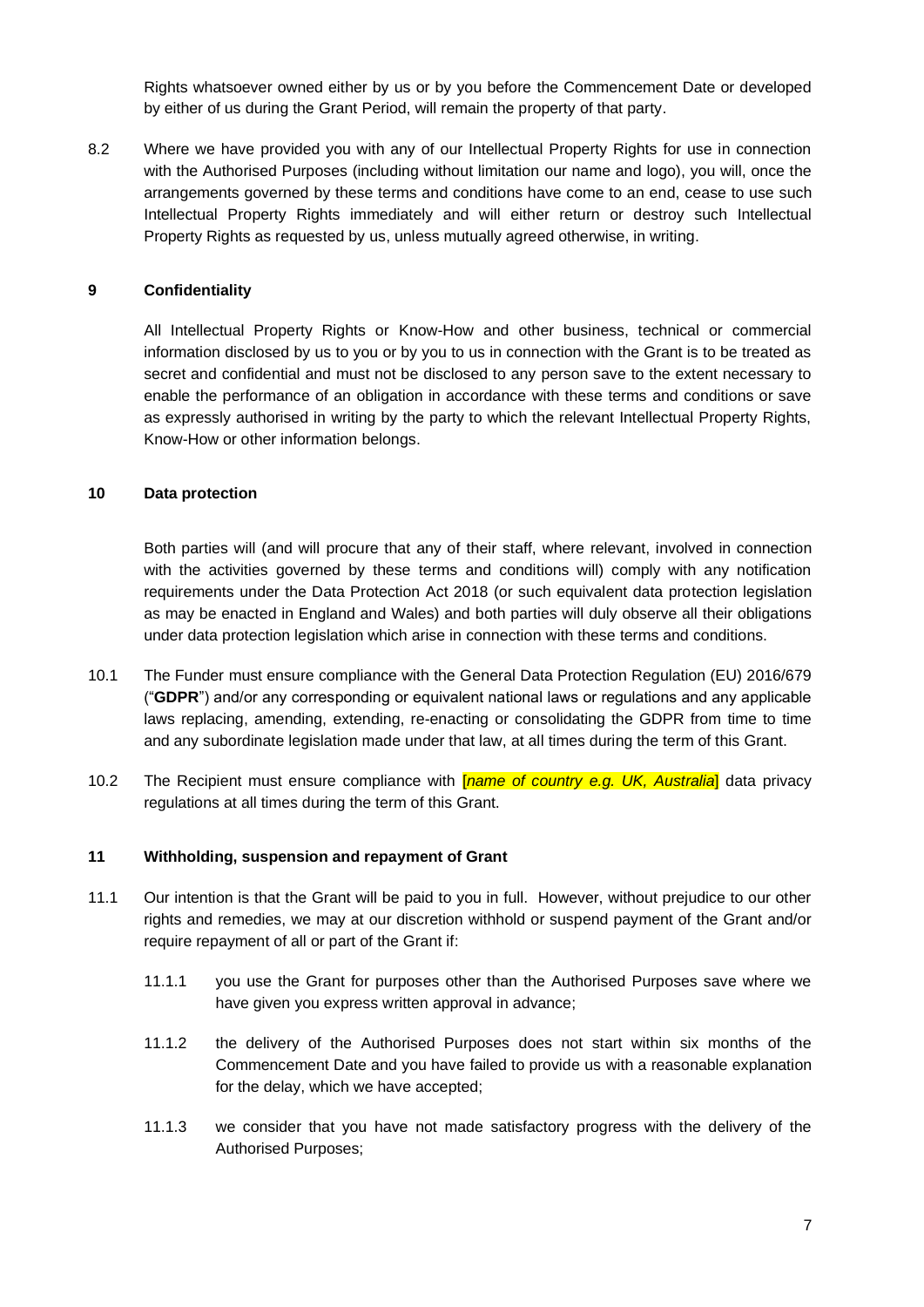- 11.1.4 you are, in our reasonable opinion, delivering the Authorised Purposes in a negligent manner;
- 11.1.5 you obtain funding from a third party which, in our reasonable opinion, undertakes activities which are likely to bring the reputation of the Funder into disrepute;
- 11.1.6 you provide us with any materially misleading or inaccurate information;
- 11.1.7 you commit or committed a Prohibited Act;
- 11.1.8 if applicable, any member of your governing body, or any of your employees or volunteers, has:
	- (a) acted dishonestly or negligently at any time and directly or indirectly to the detriment of the Authorised Purposes; or
	- (b) taken any actions which, in our reasonable opinion, bring or are likely to bring the Funder's name or reputation into disrepute;
- 11.1.9 we are of the opinion, whether due to adverse publicity or allegations of criminal activity or misconduct in relation to you or for any other reason, that our association with you is likely to be harmful to the Funder's name or reputation;
- 11.1.10 if applicable, you cease to operate for any reason, or you pass a resolution (or any court of competent jurisdiction makes an order) that you be wound up or dissolved (other than for the purpose of a bona fide and solvent reconstruction or amalgamation);
- 11.1.11 if applicable, you become insolvent, or are declared bankrupt, or placed into receivership, administration or liquidation, or a petition has been presented for your winding up, or you enter into any arrangement or composition for the benefit of your creditors, or you are unable to pay your debts as they fall due;
- 11.1.12 if applicable, you or any of your charity trustees becomes subject to an inquiry of the Charity Commission or any of the powers of the Charity Commission to act for the protection of charities or the equivalent powers in respect of the Office of the Scottish Charity Regulator or the Charity Commission for Northern Ireland;
- 11.1.13 if applicable, you cease to be a charity in your jurisdiction;
- 11.1.14 you fail to comply with any of these terms and conditions and fail to rectify any such failure within 30 days of receiving written notice detailing the failure; or
- 11.1.15 if applicable, in the event that any portion of the Grant shall be treated for tax purposes as non-charitable expenditure, we shall suspend payment of further Grants and shall consult with you for the purpose of varying the Grant Offer to enable us to make Grants which are eligible for tax relief and which do not prejudice our tax exemptions.
- 11.2 Should you be subject to financial or other difficulties which are capable of having a material impact on your effective delivery of the Authorised Purposes or compliance with these terms and conditions, you will notify us as soon as possible so that, if possible, and without creating any legal obligation, we will have an opportunity to provide assistance in resolving the problem or to take action to protect the Funder and the Grant monies.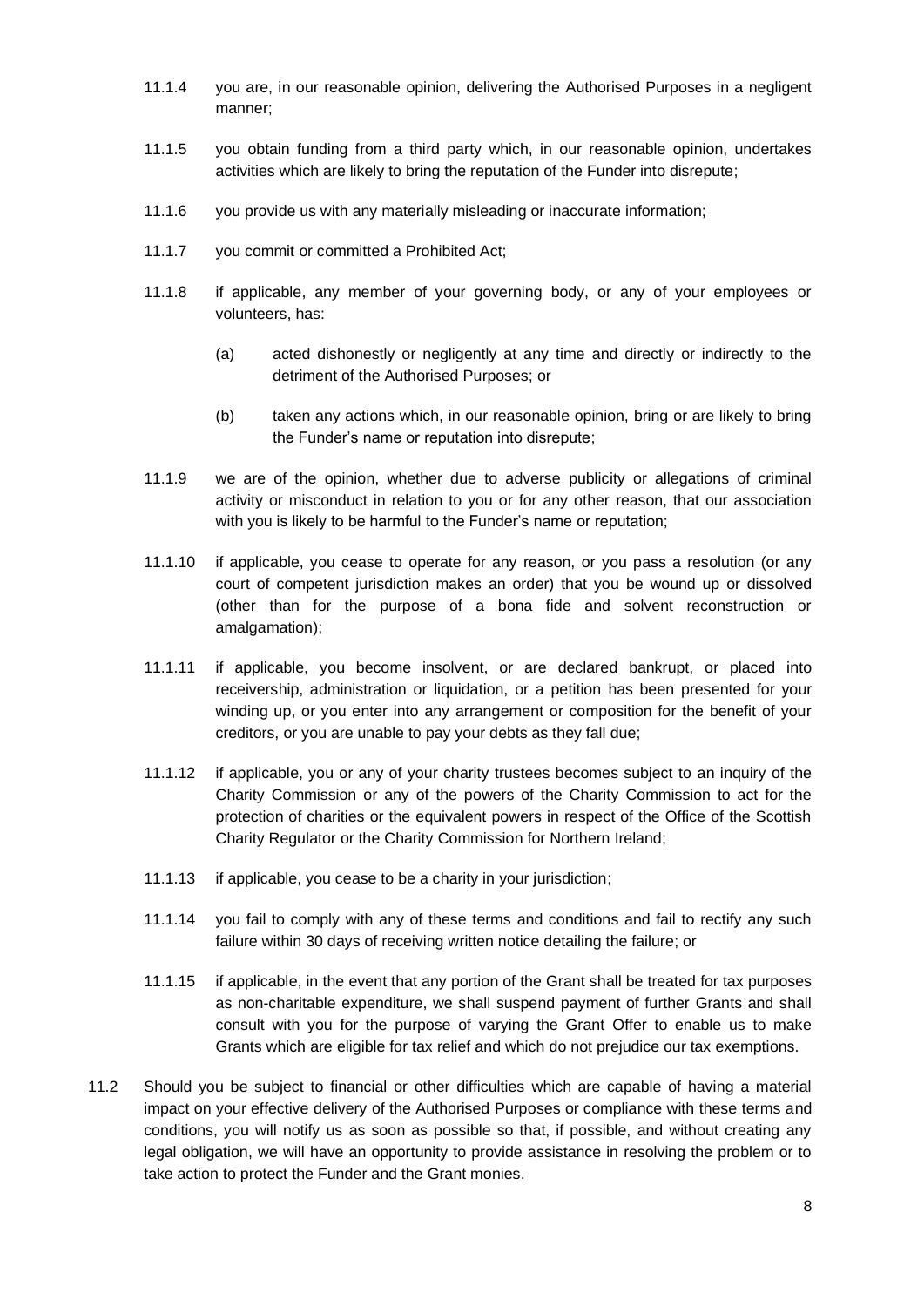#### **12 Limitation of liability**

- 12.1 Our liability under these terms and conditions is limited to the payment of the Grant, as payable in accordance with these terms and conditions.
- 12.2 We accept no liability for any consequences, whether direct or indirect, that may come about from your carrying out the Authorised Purposes, the use of the Grant or from withdrawal or termination of the Grant. You will indemnify and hold harmless the Funder, our employees, agents, officers or sub-contractors with respect to all claims, demands, actions, costs, expenses, losses, damages and all other liabilities arising from or incurred by reason of the your actions and/or omissions in relation to the Authorised Purposes, the non-fulfilment of your obligations under these terms and conditions or your obligations to third parties.

#### **13 Joint and several liability**

Where you are neither a company nor an incorporated entity with a distinct legal personality of its own, the individuals who sign the Grant Offer and/or these terms and conditions will be jointly and severally liable for the Recipient's obligations and liabilities arising under these terms and conditions.

#### **14 Your assurances**

You represent, undertake and agree that:

- 14.1 you have all necessary resources and expertise to carry out the Authorised Purposes (assuming due receipt of the Grant);
- 14.2 you have not committed, nor will you commit, any Prohibited Act;
- 14.3 you will at all times comply with all relevant legislation and all applicable codes of practice and other similar codes or recommendations relating to the Authorised Purposes, and will notify us immediately of any significant departure from such legislation, codes or recommendations. The Froebel Trust Statement on Expectations of Ethical Practice in Research (2019) is applicable, and available on our website;
- 14.4 you will comply with the requirements of the Health and Safety at Work etc. Act 1974 and/or any other acts, orders, regulations and codes of practice relating to health and safety, which may apply to employees and other persons working in respect of the Authorised Purposes;
- 14.5 you have and will keep in place adequate procedures for dealing with any conflicts of interest;
- 14.6 you have and will keep in place systems to deal with the prevention of fraud and/or administrative malfunction;
- 14.7 you have and will keep in place adequate safeguarding policies and procedures and will implement them as appropriate in relation to the Authorised Purposes;
- 14.8 you shall report to us any incidents or allegations of which you are aware or become aware of in relation to the Grant that could give rise to an obligation on us to submit a serious incident report to the Charity Commission for England and Wales, including any incident or allegation in relation to the Grant that has resulted in, or risks, significant harm to the beneficiaries of the Grant; loss of the Funder's Grant monies; damage to the Funder's property; or harm to the Funder's work or reputation;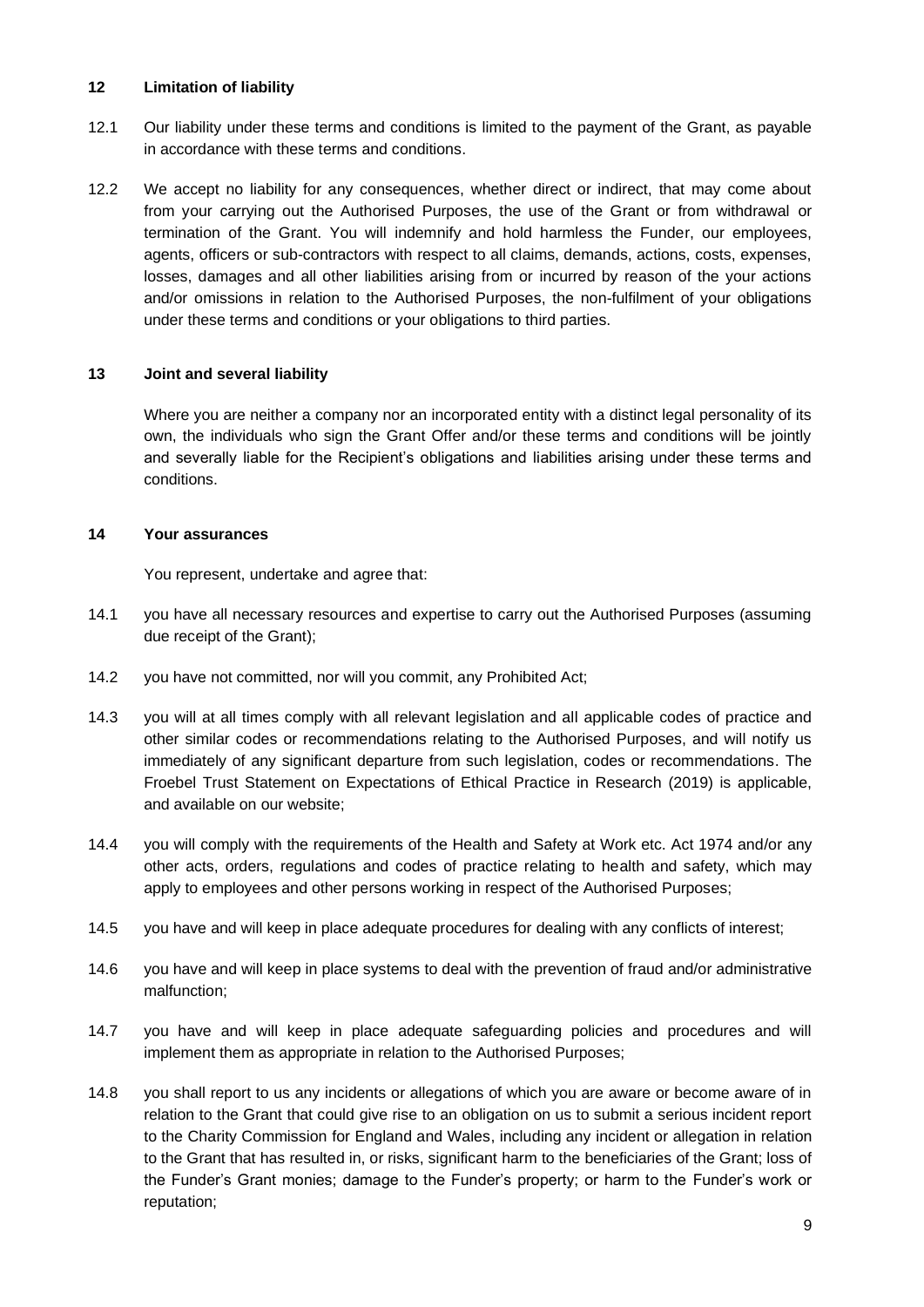- 14.9 you shall refrain from doing anything likely to bring the name or reputation of the Funder into disrepute;
- 14.10 all financial and other information that you have disclosed to us is, to the best of your knowledge and belief, true and accurate, and without omission;
- 14.11 if applicable, since the date of your last accounts there has been no material change in your financial position or prospects, which you have not disclosed to us or to any of our advisers;
- 14.12 you are not subject to any contractual or other restriction imposed by your own or any other organisation's rules or regulations or otherwise which may prevent or materially impede you from meeting your obligations in connection with the Grant; and
- 14.13 you are not aware of anything in your own affairs, which you have not disclosed to us or to any of our advisers, which might reasonably have influenced our decision to make the Grant on these terms and conditions.

#### **15 Insurance**

- 15.1 if applicable, you will effect and maintain with a reputable insurance company a policy or policies in respect of all risks which you may incur in connection with your performance of these terms and conditions, including death or personal injury, loss of or damage to property or any other loss; (for PhD bursaries this institutional public liability insurance would be held by the student's host institution).
- 15.2 You will, on request, supply us with a copy of such insurance policies and evidence that the relevant premiums have been paid.

#### **16 VAT**

You acknowledge that the Grant is not consideration for any taxable supply for VAT or any other taxes that may be applicable by you to us. You understand that we have no obligation to pay you any amounts in respect of VAT or any other taxes that may be applicable and that, for the avoidance of doubt, the Grant is inclusive of VAT or any other taxes that may be applicable.

#### **17 Duration**

- 17.1 Except where otherwise specified, in order to enable us to ensure that the Grant monies are applied for the purposes for which they are given, these terms and conditions will apply from the date of the Grant Offer until the anniversary of expiry of the Grant Period or for so long as any Grant monies remain unspent by you, whichever is longer.
- 17.2 Any obligations under these terms and conditions that remain unfulfilled following the expiry or termination of the arrangements between us will survive such expiry or termination and continue in full force and effect until they have been fulfilled.

#### **18 Termination of Grant**

We may terminate these arrangements and any Grant payments on giving you three months' written notice should we consider that we are required to do so by financial restraints or for any other reason.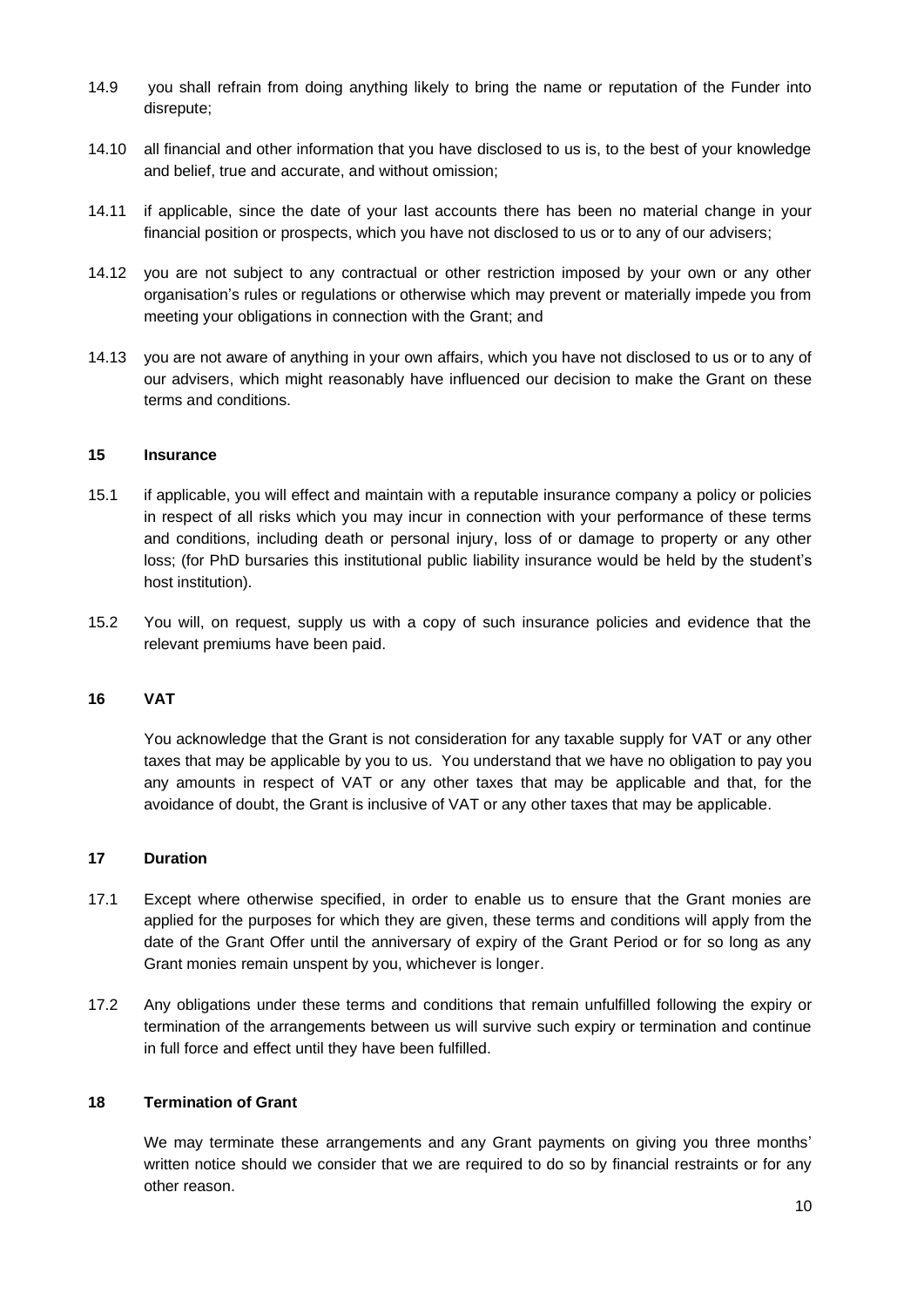#### **19 No transfer**

The Grant is awarded to you and is personal to you. You may not, and will not purport to, transfer, assign or in any way attempt to make over to any third party your interests or any part thereof under these terms and conditions nor, save as contemplated and required as the means to perform the Authorised Purposes, may you transfer or pay to any other person the Grant or any part thereof.

#### **20 Waiver**

- 20.1 Any waiver of any right under these terms and conditions is only effective if it is in writing and signed by the waiving or consenting party and it applies only in the circumstances for which it is given and will not prevent the party who has given the waiver from subsequently relying on the provision it has waived.
- 20.2 No failure to exercise or delay in exercising any right or remedy under these terms and conditions or provided by law constitutes a waiver of such right or remedy or will prevent any future exercise in whole or in part thereof.
- 20.3 No single or partial exercise of any right or remedy under these terms and conditions will preclude or restrict the further exercise of any such right or remedy.
- 20.4 Unless specifically provided otherwise, rights arising under these terms and conditions are cumulative and do not exclude rights provided by law.

#### **21 Notices**

- 21.1 Notices will be in writing and, unless otherwise agreed in writing, will be sent to the other party marked for the attention of the person named in the Grant Offer.
- 21.2 No form of Electronic Communication other those specified in these terms and conditions may be used for the purposes of transmitting any form of notice.
- 21.3 Any notice or other document correctly addressed sent by:
	- 21.3.1 first-class mail will be deemed to have been delivered three Business Days following the date of dispatch;
	- 21.3.2 Royal Mail special delivery guaranteed will be deemed to have been delivered by 5 pm on the next Business Day following the date of dispatch;
	- 21.3.3 email will be deemed to have been delivered when received (unless it is received on a non-Business Day or after 5 pm in which case it is deemed to have been received at 9 am on the next Business Day following receipt; or
	- 21.3.4 hand will be deemed to have been delivered at 9 am on the next Business Day following delivery.
	- NB For international grants the mail and hand delivery timings will vary.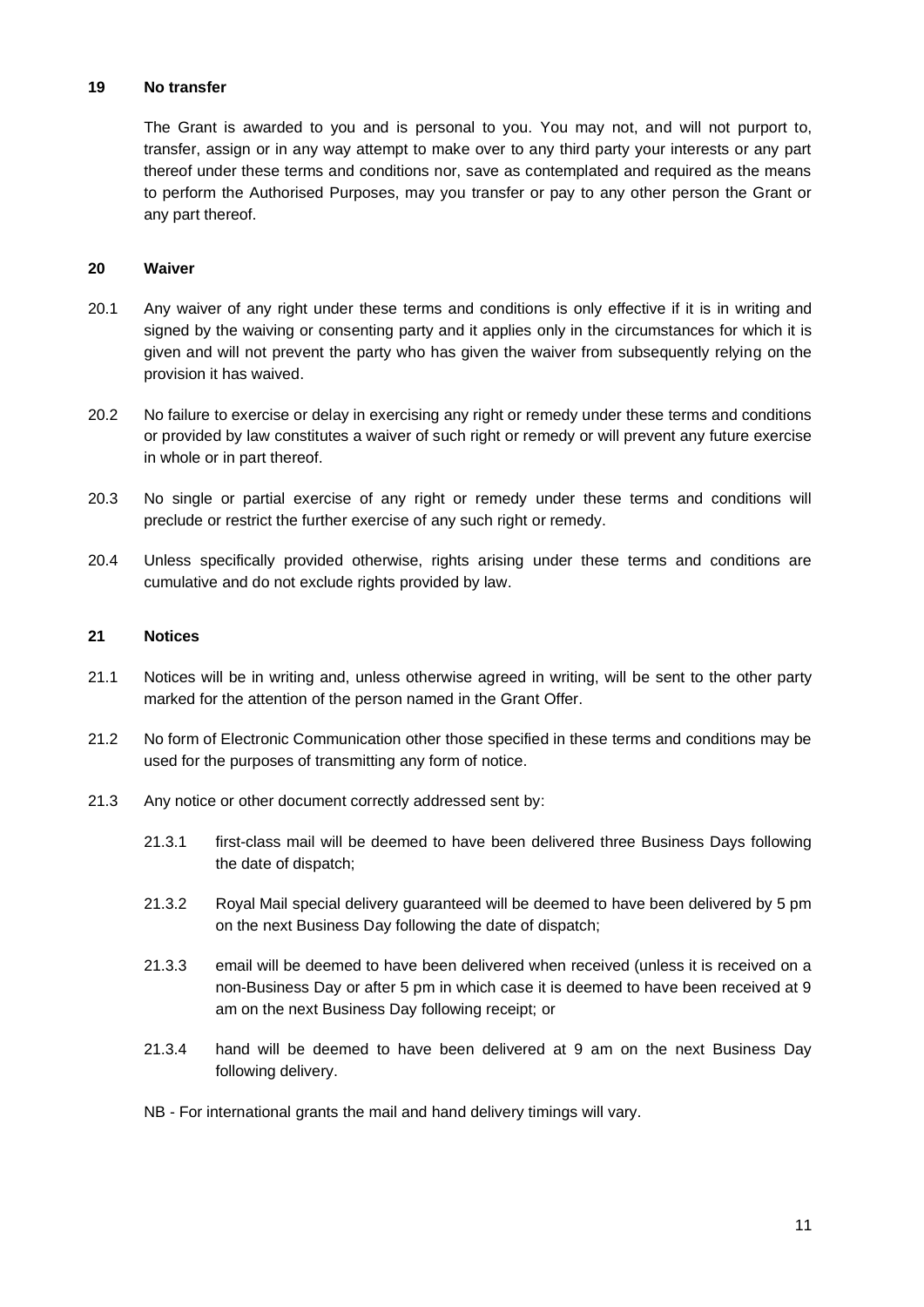### **22 No partnership or agency**

These terms and conditions will not create any partnership or joint venture between the parties, nor any relationship of principal and agent, nor authorise any party to make or enter into any commitments for or on behalf of the other party.

#### **23 Third party rights or benefits**

For the avoidance of doubt, the Contracts (Rights of Third Parties) Act 1999 will not apply to the arrangements governed by these terms and conditions.

#### **24 Governing law**

These terms and conditions will be governed by and construed in accordance with the law of England and the parties irrevocably submit to the exclusive jurisdiction of the English courts.

#### **25 Definitions and interpretation**

25.1 In these terms and conditions the following words and phrases have the following meanings unless the context otherwise requires:

| <b>Authorised Purposes</b>      | means the purposes for which the Grant may be applied,<br>as set out in the Proposal, a copy of which is annexed to<br>these terms and conditions, and the title of which is in<br>the Grant Offer;                                                   |  |
|---------------------------------|-------------------------------------------------------------------------------------------------------------------------------------------------------------------------------------------------------------------------------------------------------|--|
| <b>Bribery Act</b>              | means the Bribery Act 2010 and any subordinate<br>legislation made under that Act from time to time<br>together with any guidance or codes of practice issued<br>by the relevant government department concerning the<br>legislation;                 |  |
| <b>Business Day</b>             | means a day other than a Saturday, Sunday or public<br>holiday in England;                                                                                                                                                                            |  |
| <b>Commencement Date</b>        | means the date on which you sign the Grant Offer (or<br>such other date as may be specified for this purpose in<br>the Grant Offer);                                                                                                                  |  |
| <b>Electronic Communication</b> | meaning<br>Electronic<br>the<br>same<br>in<br>the<br>has<br>as<br>Communications Act 2000 i.e. "a<br>communication<br>transmitted (whether from one person to another, from<br>one device to another or from a person to a device or<br>vice versa) - |  |
|                                 | by means of an electronic communications<br>(a)<br>network; or                                                                                                                                                                                        |  |
|                                 | (b)<br>by other means but while in an electronic form".                                                                                                                                                                                               |  |
|                                 | that "communication" "includes<br>s <sub>15</sub><br>provides<br>а                                                                                                                                                                                    |  |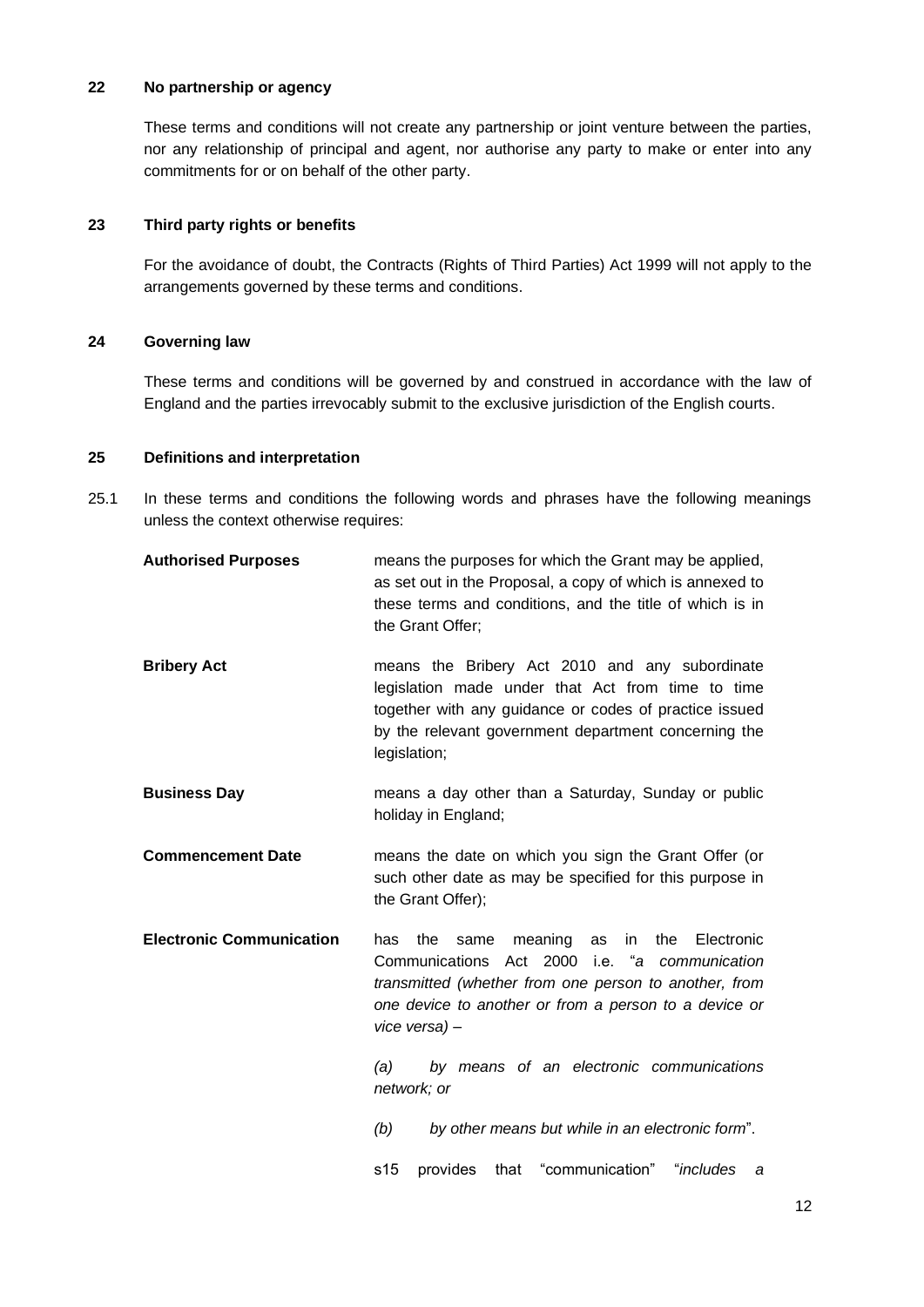*communication comprising sounds or images or both and a communication effecting a payment*"; **Grant Grant MEA COLOGIST MEA COLOGIST COLOGIST COLOGIST COLOGIST COLOGIST COLOGIST COLOGIST COLOGIST COLOGIST COLOGIST COLOGIST COLOGIST COLOGIST COLOGIST COLOGIST** (inclusive of VAT if payable) to be paid to you in accordance with these terms and conditions; **Grant Offer** means the written offer, sent by us to you, setting out the amount of the grant that we are willing to pay to you in accordance with these terms and conditions; **Grant Period** means the period for which the Grant is awarded, starting on the Commencement Date and ending on the date specified in the Grant Offer; **Instalments** means any instalments in which the Grant is to be paid, as set out in the Grant Offer; **Intellectual Property Rights** means all patents, copyrights and design rights (whether registered or not) and all applications for any of the foregoing and all rights of confidence and Know-How however arising for their full term and any renewals and extensions; **Know-how** means information, data, know-how or experience whether patentable or not and including but not limited to any technical and commercial information relating to research, design, development, manufacture, use or sale; **Payment Date** means the date(s) the Grant will be paid by the Funder to the Recipient as stated in the Grant Offer; **Prohibited Act** means: (a) committing any offence: (i) under the Bribery Act; (ii) under legislation creating offences in respect of fraudulent acts; or (iii) at common law in respect of fraudulent acts in relation to these terms and conditions or any other dealings with the Funder; or (b) defrauding or attempting to defraud or conspiring to defraud the Funder; (c) offering, giving or agreeing to give to any trustee, employee, member of staff or volunteer, any gift or consideration of any kind as an inducement or reward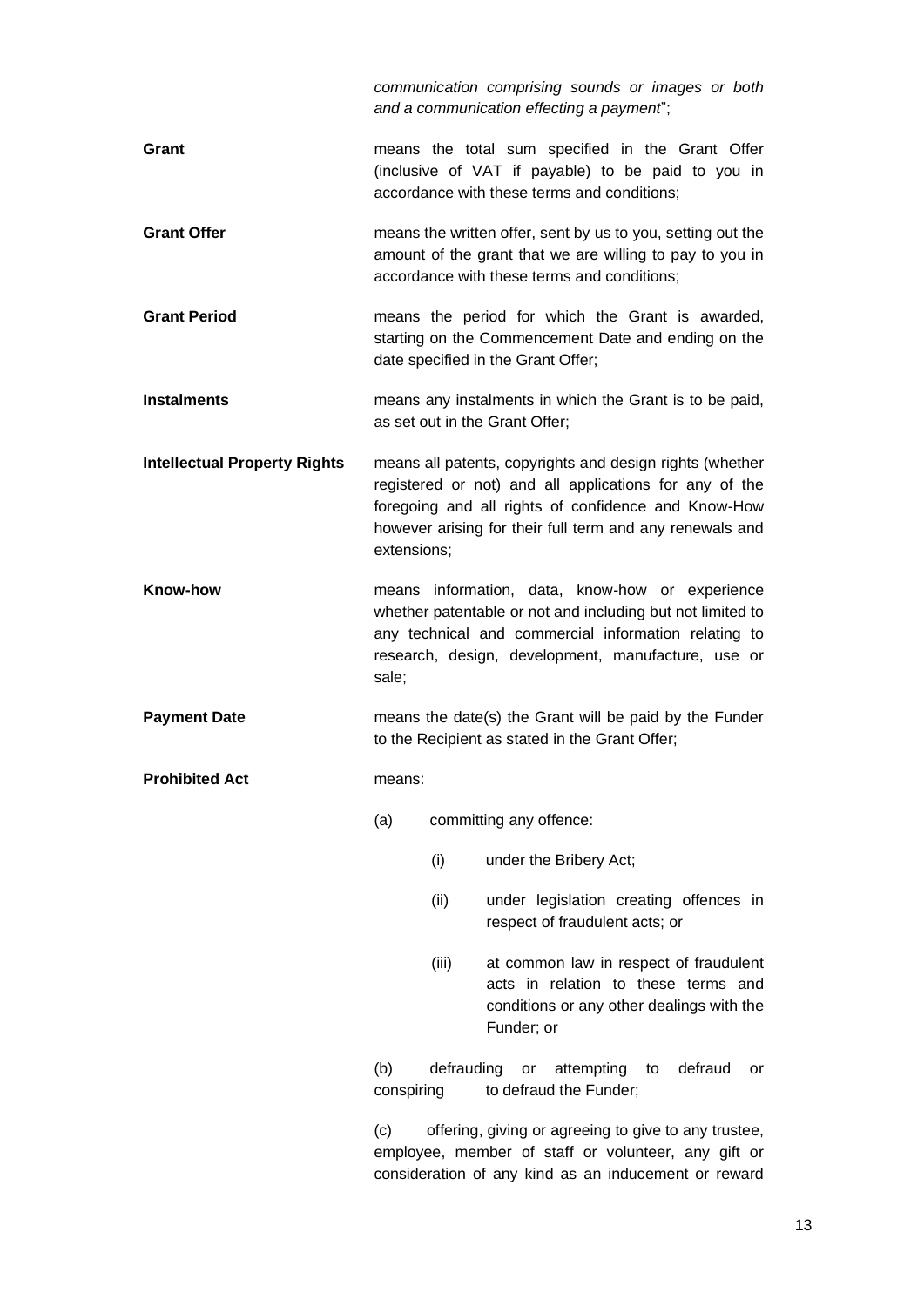for:

(i) doing or not doing (or for having done or not having done) any act in relation to the obtaining of the Grant or adherence to these terms and conditions or any other dealings with us; or

(ii) showing or not showing favour or disfavour to any person in relation to these terms or conditions or any other dealings with us;

**Proposal** means the proposal you sent to the Funder as all or part of your application for the Grant, if any;

- writing **writing** means the representation or reproduction of words, symbols or other information in a visible form by any method or combination of methods, whether sent or supplied in electronic form or otherwise, including faxes and email but excluding any other form of Electronic Communication.
- 25.2 Unless otherwise stated, a reference to a paragraph is a reference to a paragraph of these terms and conditions.
- 25.3 Paragraph headings are for ease of reference only and do not affect the construction of these terms and conditions.